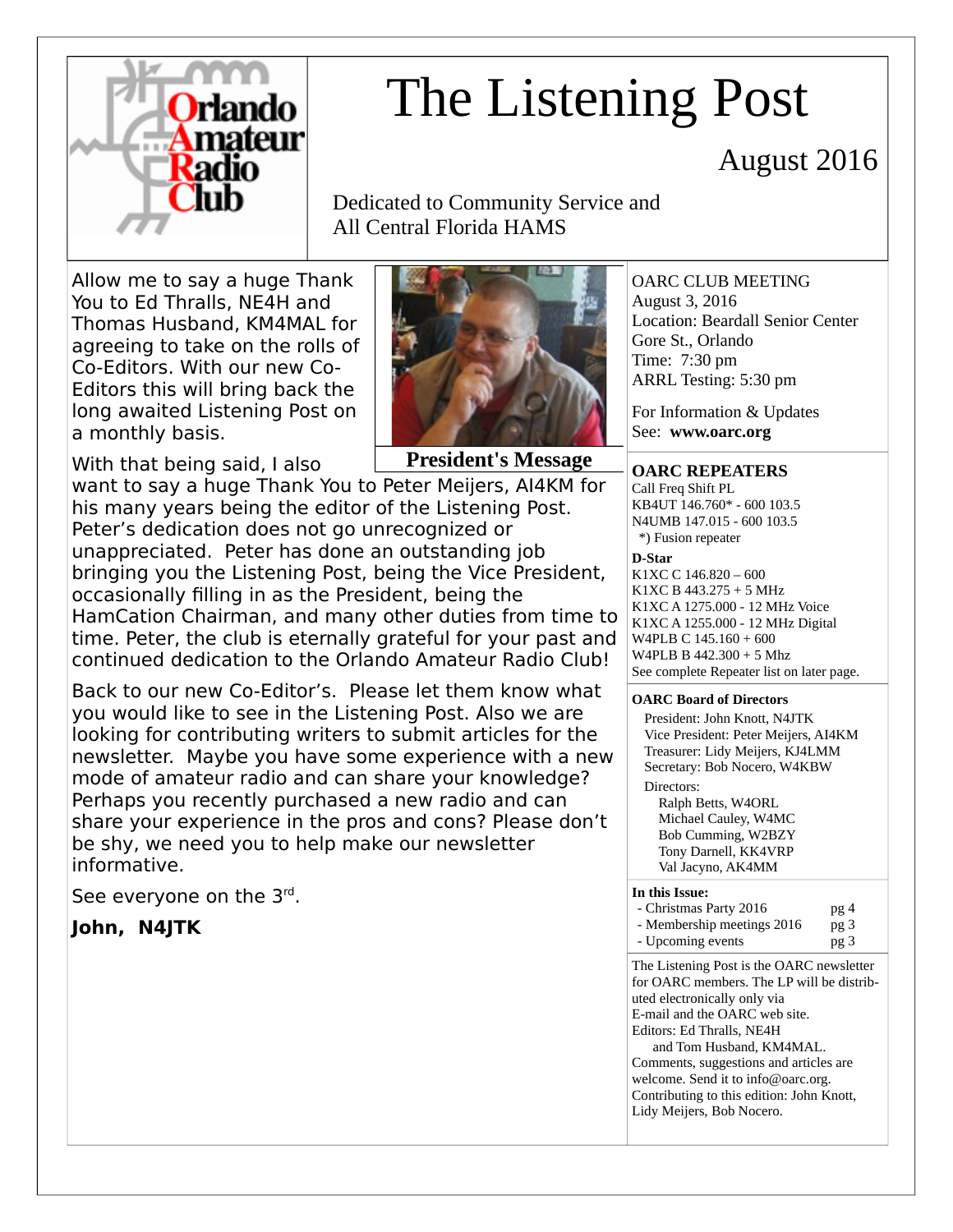# **AMATEUR RADIO CLASS**



# **SEPTEMBER 10TH AND 11TH** 2016

#### Interested in becoming an Amateur Radio Operator?

Orange County ARES and Orlando Amateur Radio Club will be joining forces to host an Amateur Radio Technician Class. Two day class with a test session immediately following. Visit either website to the right for more info.





**Get your Ham Radio License** 

**Become an** emergency communications volunteer

**Limited Seating** 

**Deadline to Register August 15** 

**ORANGE COUNTY ARES Orlando Amateur Radio Club** 

> www.ocares.org www.oarc.org

Sept 10-11, 2016 8am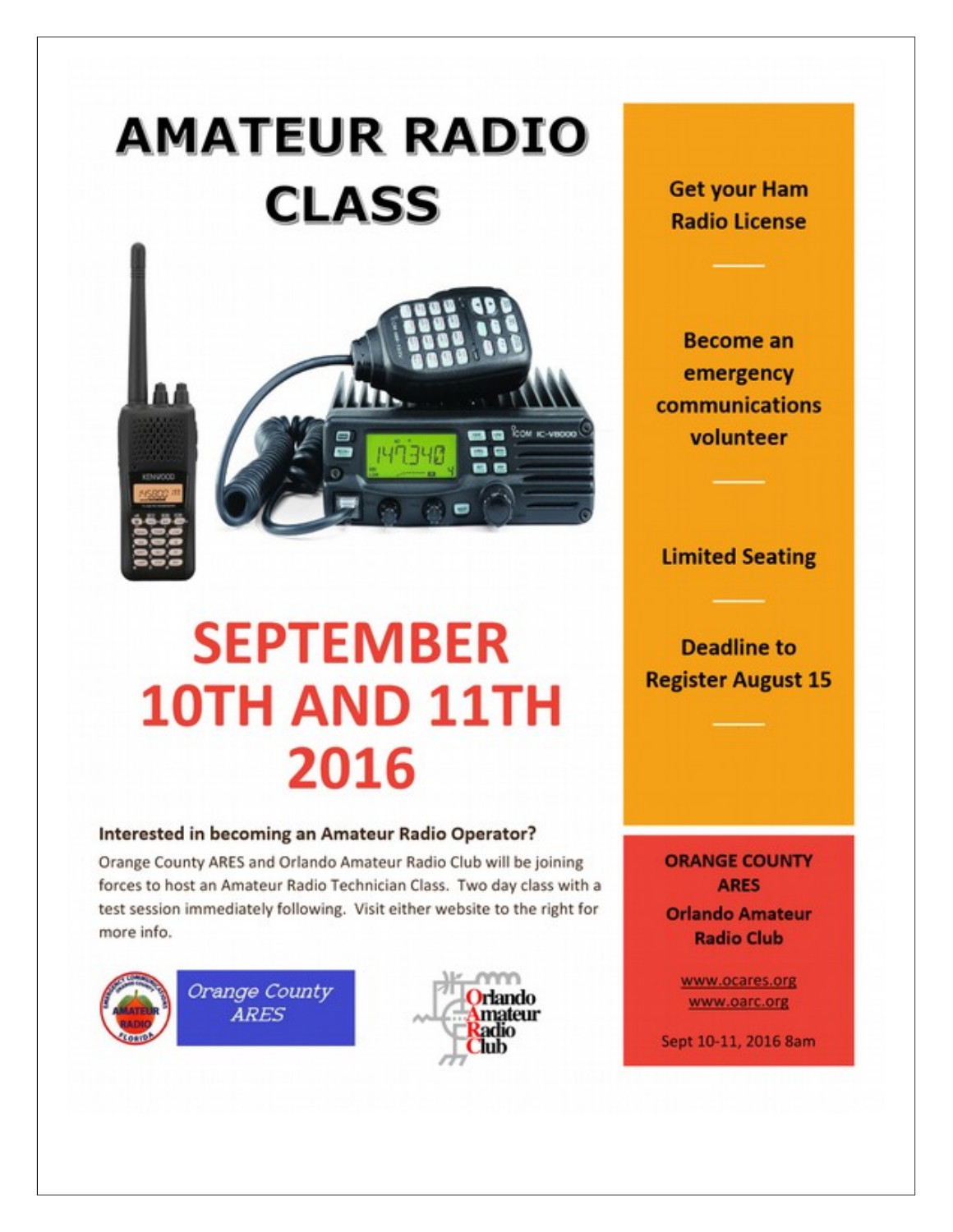### **OARC Meetings and Events in 2016** 3



| January 6           | Meeting                              |
|---------------------|--------------------------------------|
| February 3          | Meeting                              |
| February 12, 13, 14 | (HamCation <sup>®</sup> )            |
| March 2             | Meeting                              |
| March 26            | (OARC HamCation <sup>®</sup> Picnic) |
| April 6             | Meeting (Elections)                  |
| May 4               | Meeting                              |
| June 1              | Meeting                              |
| June 25, 26         | (OARC Field Day)                     |
| July 6              | Meeting                              |
| August 3            | Meeting                              |
| September 7         | Meeting                              |
| October 5           | Meeting                              |
| November 2          | Meeting                              |
| December 3          | (Christmas Party)                    |
| December 7          | Meeting Canceled (Testing only)      |

#### **New CFRA Repeater is ON THE AIR!!!!**

After months of waiting, the new Central Florida Repeater Association repeater has finally been installed and is on the air. Frequency is 443.075 +5.000 103.5pl. It is dual mode, Analog and Fusion. It is located near the intersection of Colonial Drive and Interstate 4, approximate height is 250 feet.

We had a good reception report from the east coast, and a full scale reception report from Apopka.

Thanks to John Knott, Michael Cauley, James Deuel and Ralph Betts with a lot of sun, heat, and sweat.

Please use it!!!!

--Bob, W4KBW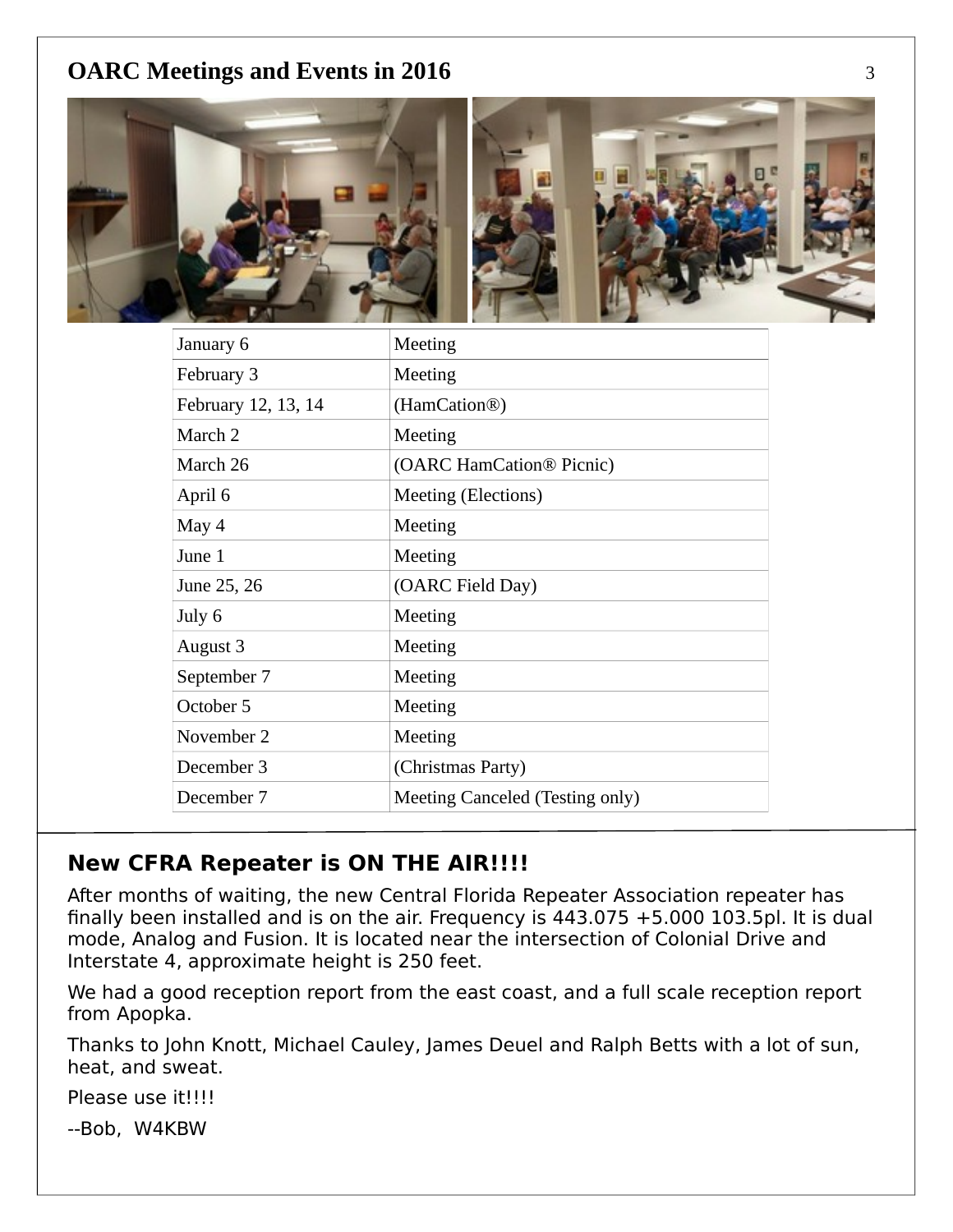### **Ride 4 Ronald** 4 **August 2 12 August 2 12 August 2 12 August 2 4 August 2 4 August 2 4 August 2 4 August 2 4 August 2 4 August 2 4 August 2 4 August 2 4 August 2 4 August 2 4 August 2 4 August 2 4 August 2 4 August 2 4 Au**

On September 18, 2016 roughly 750 cyclists will set out on what is commonly referred to "the ride of their life". Avid and novice cyclists will set out to raise funds for the Ronald McDonald House Charities by selecting a route of 10, 30, 60 or 100 miles and pedaling their bicycle from start to finish.

For the past 5-6 years, we as amateur radio operators have supported the event by either being a SAG, ROVER, or Rest Stop operators. We run dual nets on two different frequencies that will cover ALL courses. This is a great training on net procedures, emergency traffic handling, being activated by the EOC, and even Incident Command System. I'm looking for



volunteers who will be able assist with this event. If interested or even if you need more information, please contact me at [n4jtk@phnxfire.net.](mailto:n4jtk@phnxfire.net)

### **OARC Christmas Party**

It's July 22<sup>nd</sup> and believe it or not, but this morning I went out to look at the Christmas decorations at Hobby Lobby. Yeah Christmas in July.

I like to go early because as they say: "The early bird catches the worm". Not that we're having worms or anything but it is always nice to see what the new trends are. This year the new colors are …. Orange (go Gator fans), Champagne and somewhat pinkish; a color Andy Anderson loooooves.

It's not the only reason I go out and see what they have. Every year I try to come up with some nice raffle gifts for the ladies. And last but not least the ideas for the centerpieces start growing early in the season.

About the party… the menu has been set, decoration of the Knight of Columbus hall where we have our party is set, and almost everything is there to make it a wonderful party again. As always I have help making the dessert table. Ana, Julia, Michelle and I set a theme, to make thinking on what to make a little easier. Again we came up with something nice, no I'm not going to tell you but it's nice.......

But no party without your help. Next to asking you to bring something small for the dessert table to make it extra festive, we would also like to ask you to bring an unwrapped new gift for the less fortunate little ones in our society. A couple of years we started to do this and it is a big success thanks to all of you who bring in something to fill the boxes from Toys for tots!

#### **Date: December 3, 2016**

Location: Knight of Columbus -5727 Cornelia Ave. -Orlando FL 32807

Tickets for the Christmas party are \$10.00 per OARC member. You need to have a current paid membership. Tickets will be on sale at the September-October and November meetings. You can bring 1 guest with you for \$10.00. Nonmembers but related to our hams pay \$25.00.

No ticket sales at the door. Doors open at 6pm. Please do not come earlier we need time to get everything ready.

If you are not able to attend the meetings please send a check: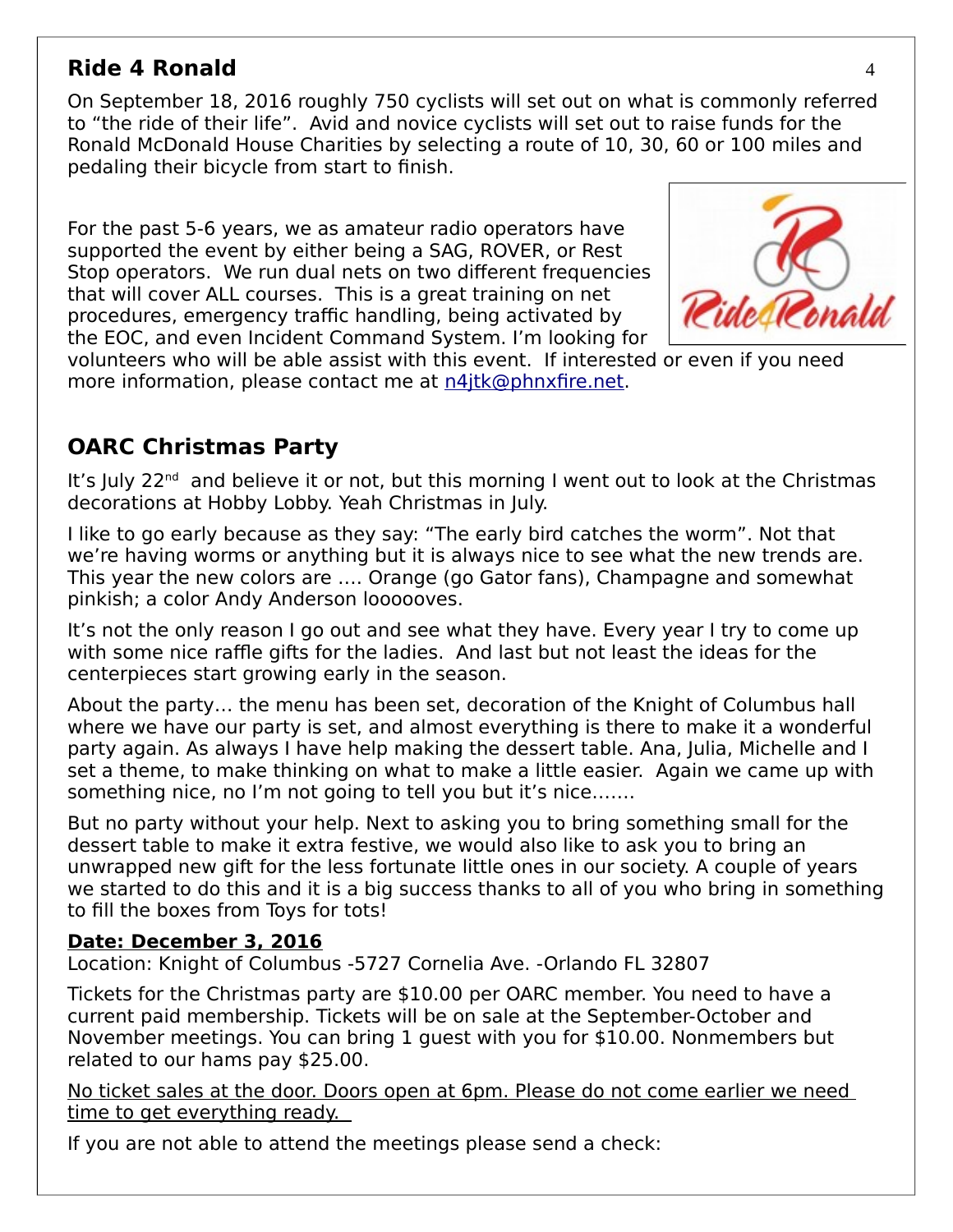Orlando Amateur radio Club -P.O Box 574962 - Orlando FL 32857

Till November 19 we can take your payments after this date we no longer give out tickets due to the meal reservations with our caterer.

Hope to see you all on December 3rd.

Lidy- KJ4LMM



## **2016 Field Day Photographs**

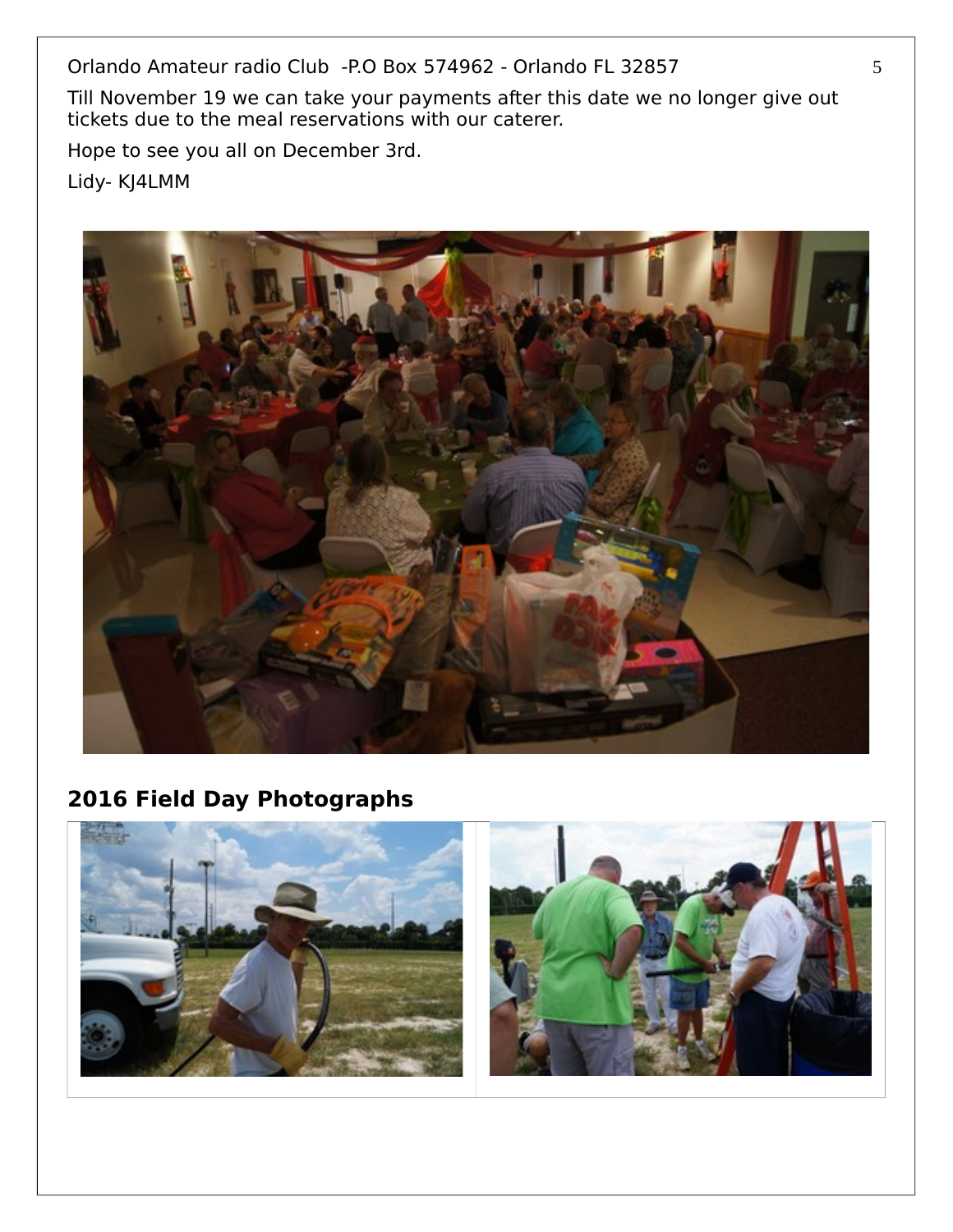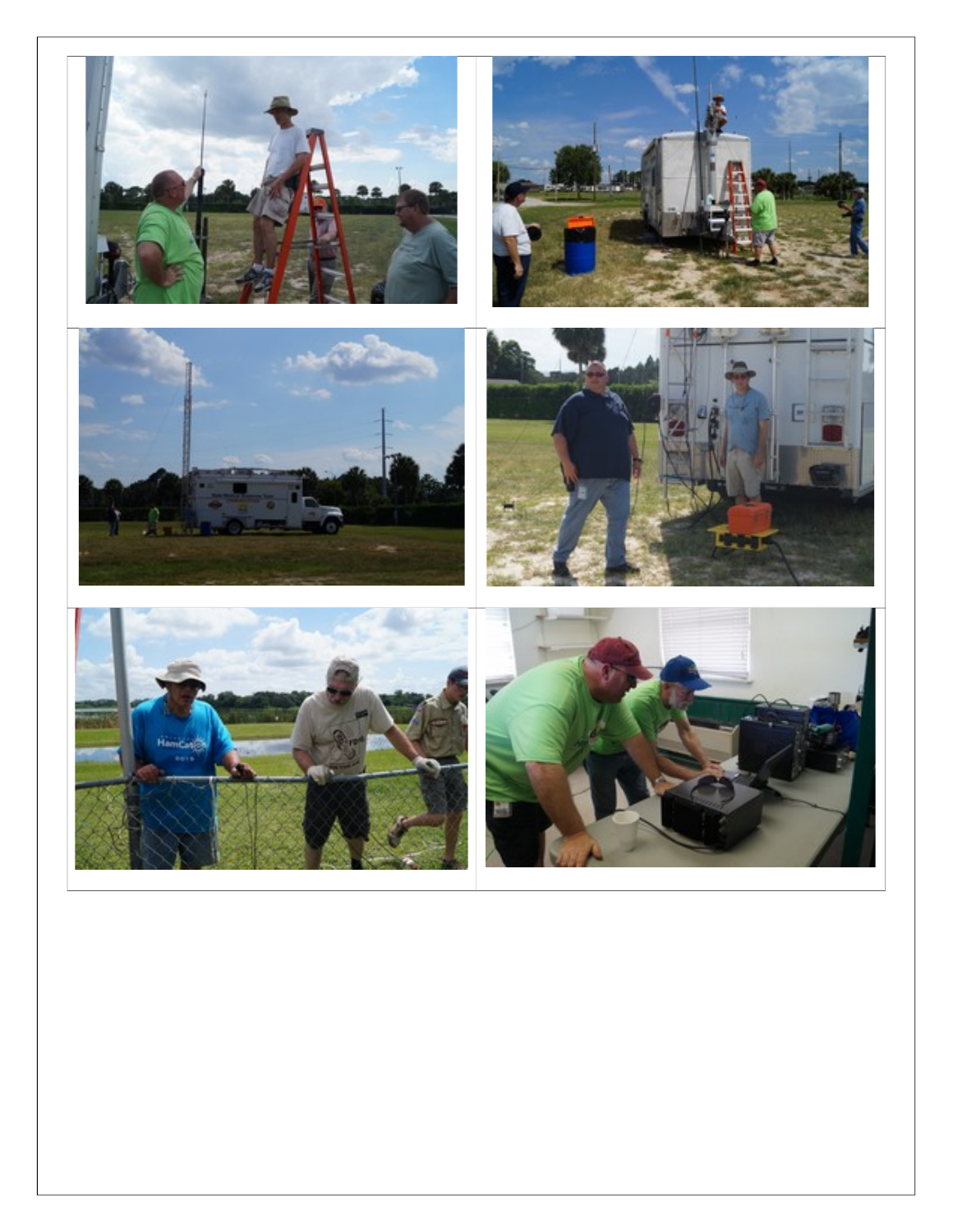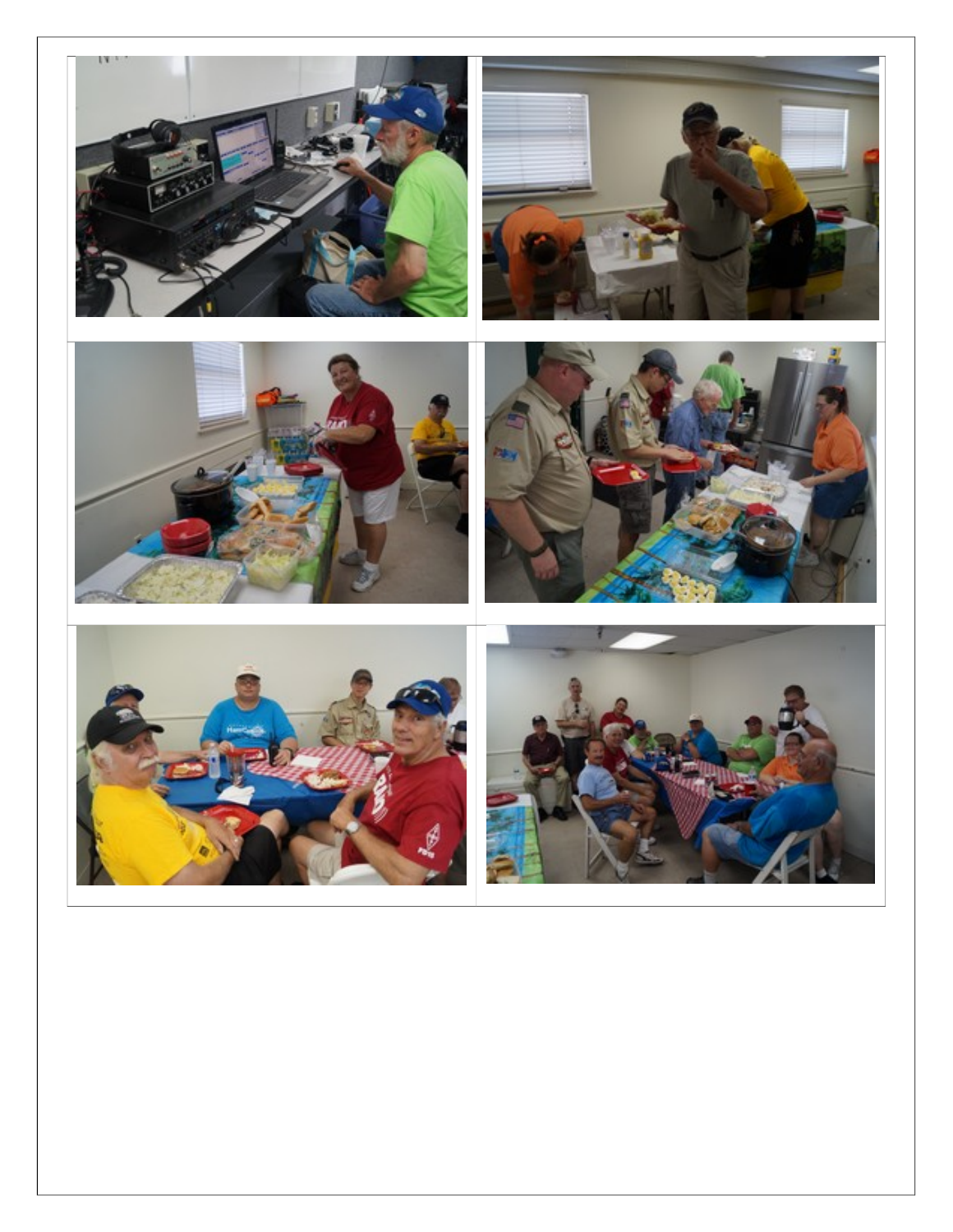## OARC Listing Post **Local Area Repeaters** August 2016 8

| <b>OARC</b>                                                                                   | <b>Orange</b><br>County<br><b>ARES</b>                                                                          | <b>Seminole</b><br>County<br><b>ARES</b>                                                                                      | <b>LMARS</b>                                                                            | <b>CFRA</b>                                                         | <b>AES</b>                                                                             | <b>Other Area</b><br><b>Repeaters</b>                                                                   |
|-----------------------------------------------------------------------------------------------|-----------------------------------------------------------------------------------------------------------------|-------------------------------------------------------------------------------------------------------------------------------|-----------------------------------------------------------------------------------------|---------------------------------------------------------------------|----------------------------------------------------------------------------------------|---------------------------------------------------------------------------------------------------------|
| <b>FUSION</b><br>KB4UT<br>Analog/Digital<br>146.760 MHz<br>$-0.600$ MHz<br>PL103.5<br>Orlando | <b>FUSION</b><br>W4MCO<br>Analog/Digital<br>443.050 MHz<br>+5.000 MHz<br>PL103.5<br>Downtown                    | <b>ANALOG</b><br>N1FL<br>147.165 MHz<br>$+0.600$ MHz<br>PL103.5<br>Chuluota                                                   | <b>ANALOG</b><br>N4EH<br>147.285 MHz<br>$+0.600$ MHz<br>PL103.5<br>Altamonte<br>Springs | <b>ANALOG</b><br>147.060 MHz<br>$+0.600$ MHz<br>PL103.5<br>Downtown | <b>ANALOG</b><br>W4AES<br>444.125 MHz<br>+5.000 MHz<br>PL103.5<br>Orlando              | <b>NXDN</b><br>KJ4OVA<br>442.0375 MHz<br>+5.000 MHz<br>Ran (1)<br>East Orange<br>County                 |
| <b>ANALOG</b><br>N4UMB<br>147.015 MHz<br>$-0.600$ MHz<br>PL103.5<br>Apopka/Orlando            | <b>P25</b><br>W4MCO<br>Mixed Mode<br>442.525 MHz<br>+5.000 MHz<br>PL103.5<br>NAC (OCA)<br>East Orange<br>County | <b>ANALOG</b><br>N1FL<br>147.090 MHz<br>$+0.600$ MHz<br>PL103.5<br>Altamonte<br>Springs<br>Seminole VHF<br><b>Traffic Net</b> | <b>ANALOG</b><br>N4EH<br>146.805 MHz<br>$-0.600$ MHz<br>PL103.5<br>Sanford              | <b>FUSION</b><br>443.075 MHz<br>+5.000 MHz<br>103.5pl               | <b>DSTAR</b><br>W4AES B<br>444.625 MHz<br>+5.000 MHz<br>Orlando                        | <b>DMR</b><br>KJ4OVA<br>DMR-MARC<br>443.1375 MHz<br>+5.000 MHz<br>Color Code 1<br>East Orange<br>County |
| <b>DSTAR</b><br>K1XC C<br>Analog/Digital<br>146.820 MHz<br>$-0.600$ MHz<br>Orlando            | <b>ANALOG</b><br>W4MCO<br>Analog/Digital<br>442.700 MHz<br>+5.000 MHz<br>PL103.5<br>Pine Hills                  | <b>ANALOG</b><br>N1FL<br>442.750 MHz<br>+5.000 MHz<br>PL103.5<br>Altamonte<br>Springs                                         | <b>ANALOG</b><br>N4EH<br>442.975 MHz<br>+5.000 MHz<br>PL103.5<br>Altamonte<br>Springs   |                                                                     | <b>FUSION</b><br>W4AES<br>Wires-X Node<br>145.740 MHz<br>Connected to<br>KJ4VO (21067) | <b>DMR</b><br>J4OVA<br>Florida DMR<br>443.200 MHz<br>$+5.000$ MHz<br>Downtown<br>This repeater          |
| <b>DSTAR</b><br>K1XC B<br>443.275 MHz<br>$+5.000$ MHz<br>Orlando                              | <b>ANALOG</b><br>W4MCO<br>443.525 MHz<br>+5.000 MHz<br>PL103.5<br><b>OIA</b>                                    | <b>ANALOG</b><br>Simplex<br>146.460 MHz                                                                                       | <b>ANALOG</b><br>Simplex<br>147.555 MHz                                                 |                                                                     |                                                                                        | requires<br>permission<br>access.<br>Contact Rick,<br>AC4XQ at<br>ac4xq@<br>bellsouth.net               |
| <b>DSTAR</b><br>K1XC A<br>1285.000 MHz<br>$-12.000$ MHz<br>Orlando                            | <b>ANALOG</b><br>W4MCO<br>146.730 MHz<br>$-0.600$ MHz<br>PL103.5<br>Downtown                                    |                                                                                                                               | <b>ANALOG</b><br>Simplex<br>147.450 MHz<br>Seminole VHF<br><b>Traffic Net</b>           |                                                                     |                                                                                        | <b>ANALOG</b><br>SAR-NET<br>444.075 MHz<br>+5.000 MHz<br>PL103.5<br>Longwood                            |
| <b>DSTAR</b><br>K1XC A<br>1255.000 MHz<br>+5.000 MHz<br>Orlando                               | <b>DMR</b><br>Coming<br>Soon                                                                                    |                                                                                                                               |                                                                                         |                                                                     |                                                                                        |                                                                                                         |
| <b>DSTAR</b><br>W4PLB C<br>145.160 MHz<br>$-0.600$ MHz<br>Orlando                             | <b>DMR</b><br>Coming<br>Soon                                                                                    |                                                                                                                               |                                                                                         |                                                                     |                                                                                        |                                                                                                         |
| <b>DSTAR</b><br>W4PLB B<br>442.300 MHz<br>+5.000 MHz<br>Orlando                               |                                                                                                                 |                                                                                                                               |                                                                                         |                                                                     |                                                                                        |                                                                                                         |